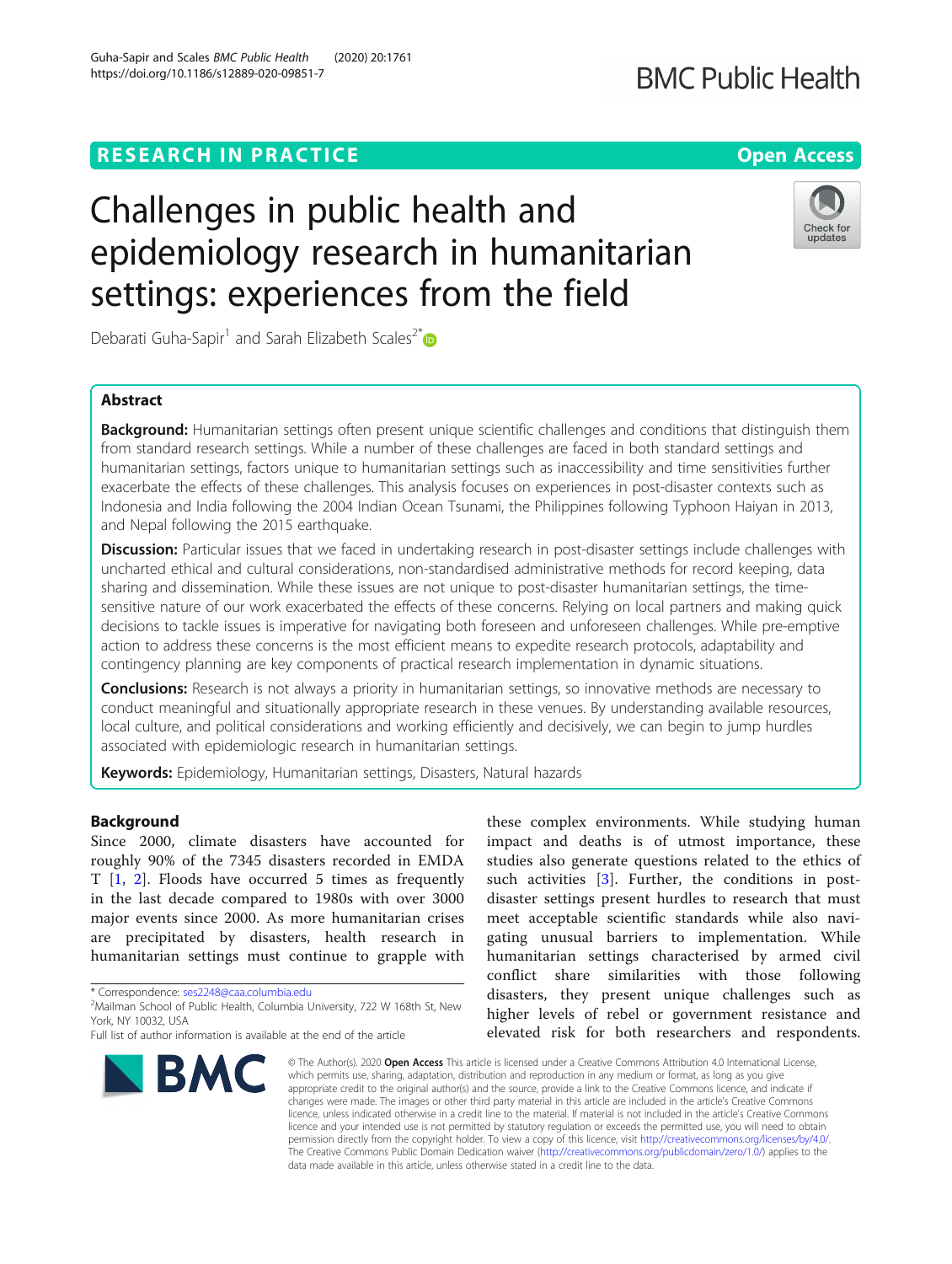Acknowledging these differences, we focus on lessons we have learned in disaster settings that can serve to improve the quality of future research.

In this paper, we focus on three important lessons learned primarily from four significant studies in three major disasters: 2004 Indian Ocean tsunami, Indonesia and India [\[4](#page-4-0)–[6](#page-5-0)]; 2013 Typhoon Haiyan, Philippines [\[7,](#page-5-0) [8](#page-5-0)]; and 2015 earthquake, Nepal [[9](#page-5-0)]. These experiences have proved the most challenging and highlighted the need for methodological or organisational solutions for improved quality of results in the future studies.

#### Main text

## Importance of standardised methods and quality of data reporting

Methods for data collection are a key component of reliable, publishable results and are dependent on the type of study undertaken. Many epidemiological studies use household surveys to interview victims of the disaster to assess effects such as mortality, malnutrition, mental health, vaccine-preventable diseases, and access to care. Among these, mortality is one of the most useful indicators of impact in humanitarian emergencies, but it has been challenging to measure with convincing accuracy  $[10-12]$  $[10-12]$  $[10-12]$ . Such poor understanding of death tolls and risk factors compromises effective preparedness and prevention programmes.

A fundamental problem that has not been satisfactorily resolved is representative sampling of affected populations. Mass displacement and inability to define sampling frames complicates implementing household surveys. Two-stage cluster sampling circumvents the need for household lists, but this method presents weaknesses such as establishing denominators, obtaining an acceptable sampling frame, and keeping design effects within acceptable limits. In disaster settings, morbidity and mortality often occur in clusters, so design effects can balloon, weakening the quality of results and associated findings. Further, deaths are typically presented in global totals as opposed to age and gender differentiated mortality. More nuanced information on deaths would allow for the establishment of specific risk factors leading to death and disability while giving more empirical grounds for developing local preparedness policies. Working toward this objective, we chose to use data from health facilities.

The 2004 Indian Ocean tsunami devastated Indonesia and India ultimately causing damage across 18 countries. Nearly a quarter of a million people were killed, including roughly 10,000 Indians who were killed in a matter of minutes. We conducted studies to understand the risk factors for mortality, injury, and epidemic-prone diseases post-tsunami in Jakarta and Banda Aceh, Indonesia and in Tamil Nadu, India while working alongside the Voluntary Health Association of India (Tamil Nadu), a nationwide network of emergency health response, and the International Committee of the Red Cross (ICRC) in Aceh, Indonesia.

In Tamil Nadu, a government compensation scheme for all tsunami-related deaths was rapidly setup. The head of the Indian team obtained an exhaustive list of all deaths in the district, the current addresses of next-ofkin and the population of the sub-district. We were able to draw a systematic study sample, giving us a statistically robust design and avoiding previously discussed design effects. Age and sex data were available for most deaths, and we were able to produce evidence-based conclusions which informed the State Ministry of Health disaster risk reduction plans.

One of the more important findings suggested that coastal families whose main occupation was fishing and/ or related activities were at significantly higher risk of death compared to coastal families engaged in other sectors [[6](#page-5-0)]. Surprisingly, we found that young and middleaged men in these fishing families were at higher risk for mortality compared to others. Relying only on statistical analyses can be misleading, especially in situations where the data or sampling may be weak. Therefore, we organised focus group discussions to contextualise our quantitative findings. The discussions indicated this was likely attributable to these individuals being the only swimmers in the neighbourhood and dying while attempting to rescue others. These findings provided quality assessments for prevention and preparedness policies in Tamil Nadu. The strengths of this study were the availability of exhaustive lists of deaths and access to families. Weaknesses attributable to faulty sampling or data collection in emergent situations can greatly benefit from qualitative techniques to elucidate the findings.

The use of facility-based data, preferably in the form of patient records, is another approach that allows for analyses by demographic categories, improves data quality, and strengthens the estimation of mortality and morbidity due to disasters. Being able to ascertain objective diagnosis of injuries and cause of death from clinical sources is another advantage of using facility-based data. Self-reported morbidity is often less reliable in terms of diagnostics and recall biases that can reduce the quality of the findings. Civil registration services may not be functional after natural disasters and often take considerable time to be reinstated. When reinstated, the registration is rarely retroactive and statistical black holes remain. Large-scale displacement, destruction of roads and access channels, and whole-family deaths are factors that complicate population sampling methods and make the use of facility data a defensible choice.

We have undertaken four studies using facility-based data complemented by qualitative techniques. Facility-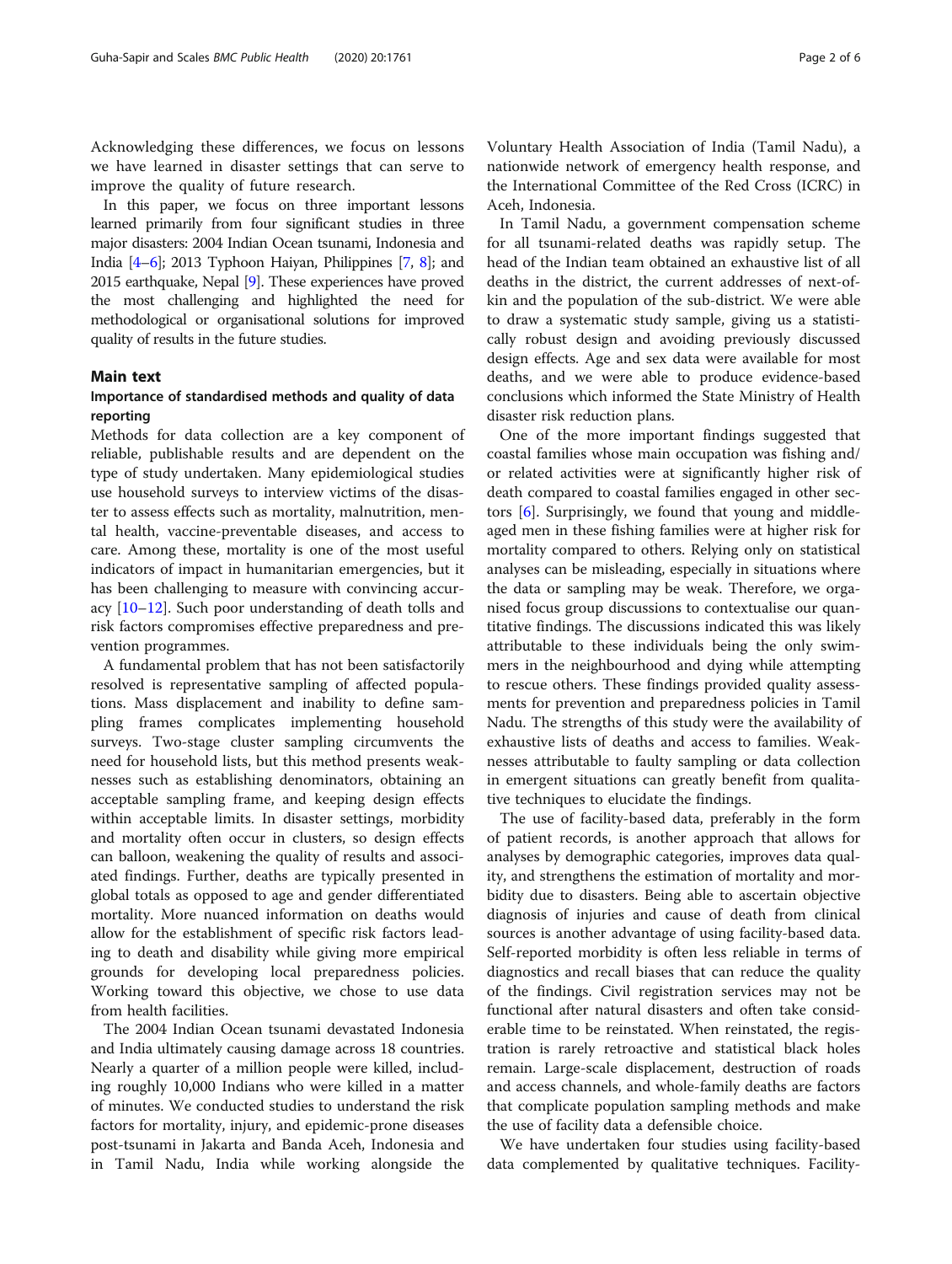based data usage has its limitations, but given the context of our studies, the strengths of using these data outweighed the potential selection bias. These designs were developed after initial preparatory work indicated that population-based sampling presented too many obstacles. We characterised changes over time in the child/adult ratio of consultations and whether post disaster morbidity differed significantly from pre-disaster patterns. In the Indonesian study, we collected data from the ICRC field hospital, which was the first facility functional from day 3 of the event [[4](#page-4-0)]. We analysed diagnostic data from hospital records including key demographic information on each patient. Using hospital data conferred a greater level of scientific validity to the study and established more reliable morbidity profiles. This allowed an analysis that revealed trends in the evolution of pathologies and the changes in the agesex patterns among victims. Incompleteness and illegibility of patient logs in the first crucial days of rapidly deployed field hospitals present additional barriers. In Aceh, we frequently faced data challenges with records from the first 48 h of hospital operation where many logs were unreadable or inconsistent (e.g. future dates or male pregnant). For our study, doctors and nurses on duty in the early days of response were still onsite when we arrived, and we were able to painstakingly recreate the individual records through interviews with the attending medical staff. Admittedly, this process is not a sustainable method to address the persistent problem of incomplete facility-based records. We found that the sooner the team is on site and operational, the better the final likelihood of high-quality data.

Based on our success with the ICRC hospital in Aceh, we designed two further studies: one following the earthquake in Nepal and another after Typhoon Haiyan in the Philippines. Focusing on disasterrelated morbidity patterns across demographic and diagnostic groups, we examined the pattern of injuries from hospital records in the post disaster period and subsequently compared them to the same period the year before the disaster  $[8, 9]$  $[8, 9]$  $[8, 9]$ . We worked with a medical researcher from the Philippines who was trained at CRED and with our partner hospital medical director in Nepal. In both studies, we established detailed cooperative agreements with the first line hospitals that received the bulk of disaster victims and discussed the research questions that were important for them. Using the facility-based approach again circumvented the major hurdles of obtaining requisite representativeness and limiting recall bias inherent to self-reported injuries. Using hospital data was also logistically beneficial given limited access for research teams to affected areas. Secondly, many of the affected areas were out of

reach when field work was undertaken at each site. Hence, the use of hospital records as the main data source, supported by equitable, pre-established agreements with local partners, hospitals, and state authorities, was a key factor for success.

There is little question from our experience that a central consideration to ensure satisfactory completion of studies in post-disaster contexts is to discuss, explain, and consult the local and hospital authorities from the very start. Data quality is central to promising publication outcomes and is worthy of in-depth, realistic assessment before finalising study designs. Detailed preparation with national partners and dry runs of data extraction are critical for sound study implementation. This approach not only improves the study focus but also allows the design to be reworked, taking into account the local constraints which are often unforeseen in a survey or data collection handbook. In the studies discussed here, considerable time and effort was invested onsite in the initial phases of the field work to ensure cooperation and utility of the proposed study aims for future health preparedness and prevention in the affected communities.

#### Political / cultural clashes

In addition to methodological hurdles, the politics of death tolls can be a major obstacle to correct reporting. While this is of overwhelming importance in armed civil conflicts where deaths become the main driver of the conflict and international intervention, it has recently become an issue even for natural disasters. For example, following Hurricane Maria hitting Puerto Rico, where the US government, in an effort to minimise the impact and downplay the inadequate response reported an implausibly low death toll [\[12,](#page-5-0) [13](#page-5-0)]. On the other hand, overestimations of the death tolls, often in civil conflicts, can be used to prompt humanitarian assistance. Civil conflict settings provide examples of such controversies. For example, mortality estimation studies of the Darfur massacres were coloured by the genocide case brought against President Omar Basher by the International Criminal Court [[14](#page-5-0)–[17](#page-5-0)]. Natural disaster mortality estimations can learn lessons from conflicts where high mortality is often reported by advocacy groups outraged by killings of civilians contradict lower estimates with using statistical methods. A similar scenario played out in the Iraq War [\[18,](#page-5-0) [19](#page-5-0)] where the deaths tolls varied widely, and the debate pitted scientific quality versus political interests [[12\]](#page-5-0). These difficulties serve to highlight the need for stringent scientific protocols for mortality reporting in all humanitarian crises.

Local politics plays an important part not only in the implementation of the study but also in the dissemination of its findings. Politics is at the heart of discussions of humanitarian aid and infiltrates discussions of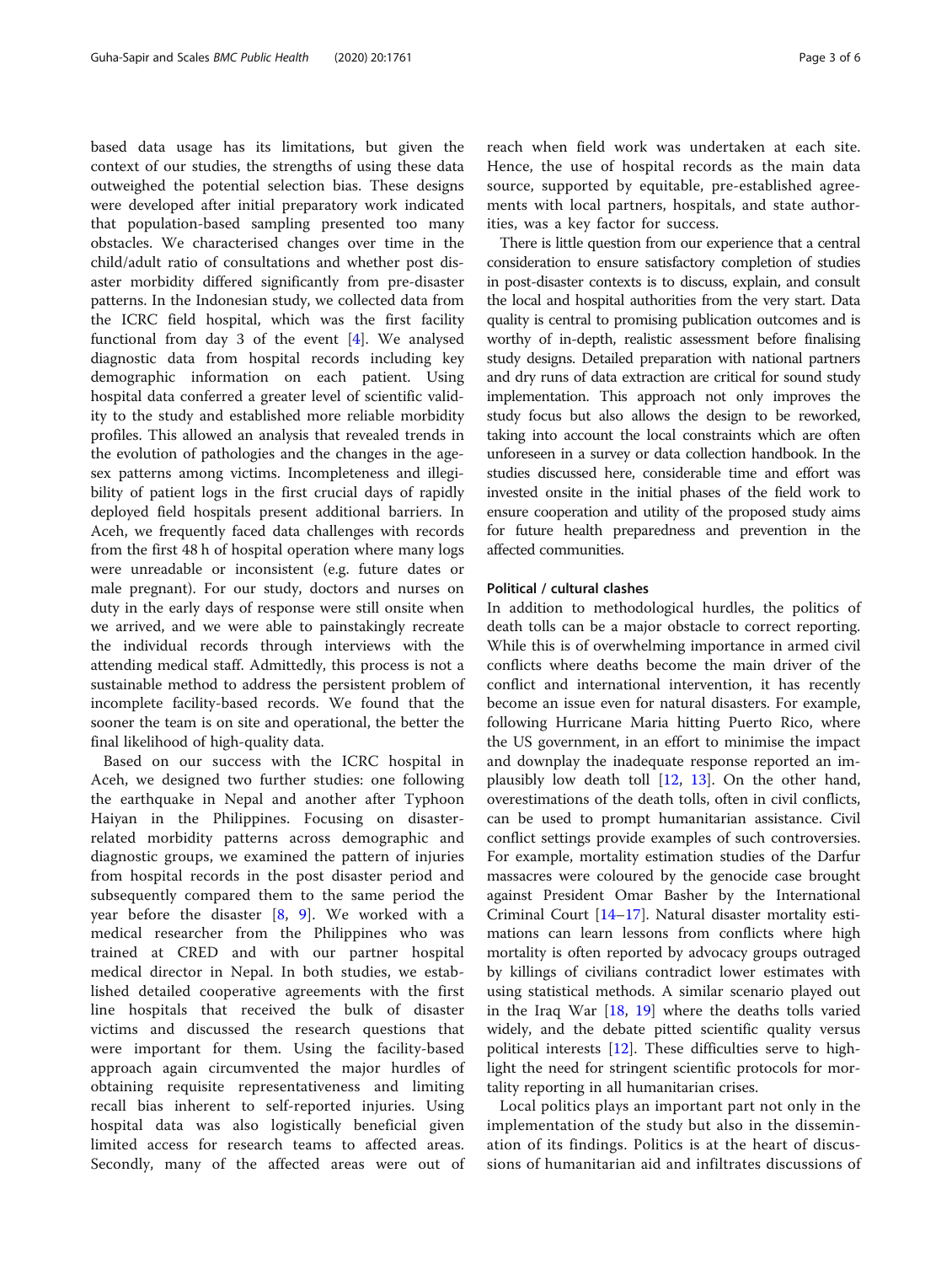medicine and health more broadly. But the political context should not overshadow the objective of bettering the health and wellbeing of affected populations. Understanding the political dynamics of the disaster setting is important to undertaking meaningful research and getting the results out in time (and sometimes, altogether).

In our experience, political overtones were particularly present in the study of Typhoon Haiyan, where civil society sources reported higher numbers of deaths than state estimates. The implication of this discrepancy pointed a finger at the state's inadequate response which, the civil society organisations claimed, led to higher numbers of deaths. This is a good example of the political tensions that may arise from otherwise innocuous death tolls from disasters. Political tensions can only be sustainably addressed through a balanced and sound representation of a study's findings and laying out its limitations completely and accurately. Scientific credibility is the strongest defence researchers have and is most likely to maintain working relationships for potential future studies. Overt engagement in political positioning for scientific publications is likely to have negative consequences both in the field and later in the wider reception of the scientific community. We have found that while there are often political factors that shadow the context, it may be best to leave political analyses to specialists who are better equipped to do so.

#### Uncharted ethical waters and reciprocity

Post-disaster research often has to be conducted on a tight timescale to be useful for policy change. Ethical considerations in these situations are paramount for several reasons and must be respected. But while on one hand speed in getting the research results out is unquestionably important, delays in IRB approvals [[20\]](#page-5-0), especially for alterations to the initially approved protocol, can prove to be very time consuming. Therefore, researchers working in disaster contexts have a "duty to plan," pre-emptively taking into consideration the approvals that will be required [\[21](#page-5-0)]. Effective planning includes anticipating impediments related to ethical issues for research implementation, including pre-emptive mitigation measures for such situations.

In the Philippines, using hospital records required many unexpected layers of internal clearances which, while legitimate, substantially delayed the start of data extraction and increased costs. Entities that had the authority to clear the research protocols had other concerns of higher priority at the time than pushing through our research approvals. Likewise, staff and their families were themselves victims, and staff attrition became a major obstacle. Any research effort that the staff

provided implied time away from work or their personal needs [\[4](#page-4-0)]. This is an important concern for both researchers and the subjects. We faced some serious moral dilemmas with regard to engaging time of the victims or local staff for research participation at times of stress and survival. Competing needs and priorities of local personnel are both moral and practical dilemmas in the field and need to be foreseen to minimise negative effects.

Differences in cultural practices and norms exist between international, national, and within-country teams, especially when external actors enter the affected zone. In these studies, we have found that views, however well-intentioned, can be fundamentally different between international, globally experienced teams and local collaborators. After 3 weeks of working with a local translator following the tsunami in Aceh, we learned she had lost both her small sons in the disaster. She explained that in her culture sharing intimate grief and loss with strangers was difficult, preferring to keep such grief within her family or members from her own community. Although this did not affect our research, it did reveal that cultural differences, even if personal in nature, should be kept in mind.

In this context, local partners are invaluable resources for learning about and understanding the affected populations' cultural and societal norms. In Nepal, we had strong, professional partners with whom candid discussions of ways to overcome snags were possible on both sides. Successful research in post-disaster settings requires careful attention to the social implications and power structures of the study community. For example, key informant interviews or focus group discussions could be sensitive to local power dynamics, such as clinician-patient or other social hierarchies [[20](#page-5-0)]. In Tamil Nadu, where the caste system still plays an important role, intra-caste groups had to be formulated to minimise undue influence of any one member. Comprehensive review of cultural, moral, and ethical implications of research participation by local partners before finalising the research protocol is a worthwhile investment.

Humanitarian emergency response today involves over 30 billion USD annually, not including national contributions from the affected countries. At such a high price tag, evidence-based scientific research underlies ethical allocation of resources and implementation of programs. Conducting research to improve the quality of response is widely acknowledged and much is being done to expand evidence and generate and share data to support sound and effective policy [\[22](#page-5-0), [23](#page-5-0)].

First, given the complicated nature of post-disaster research, open data should be utilised as an avenue to bolster the work of the wider research community.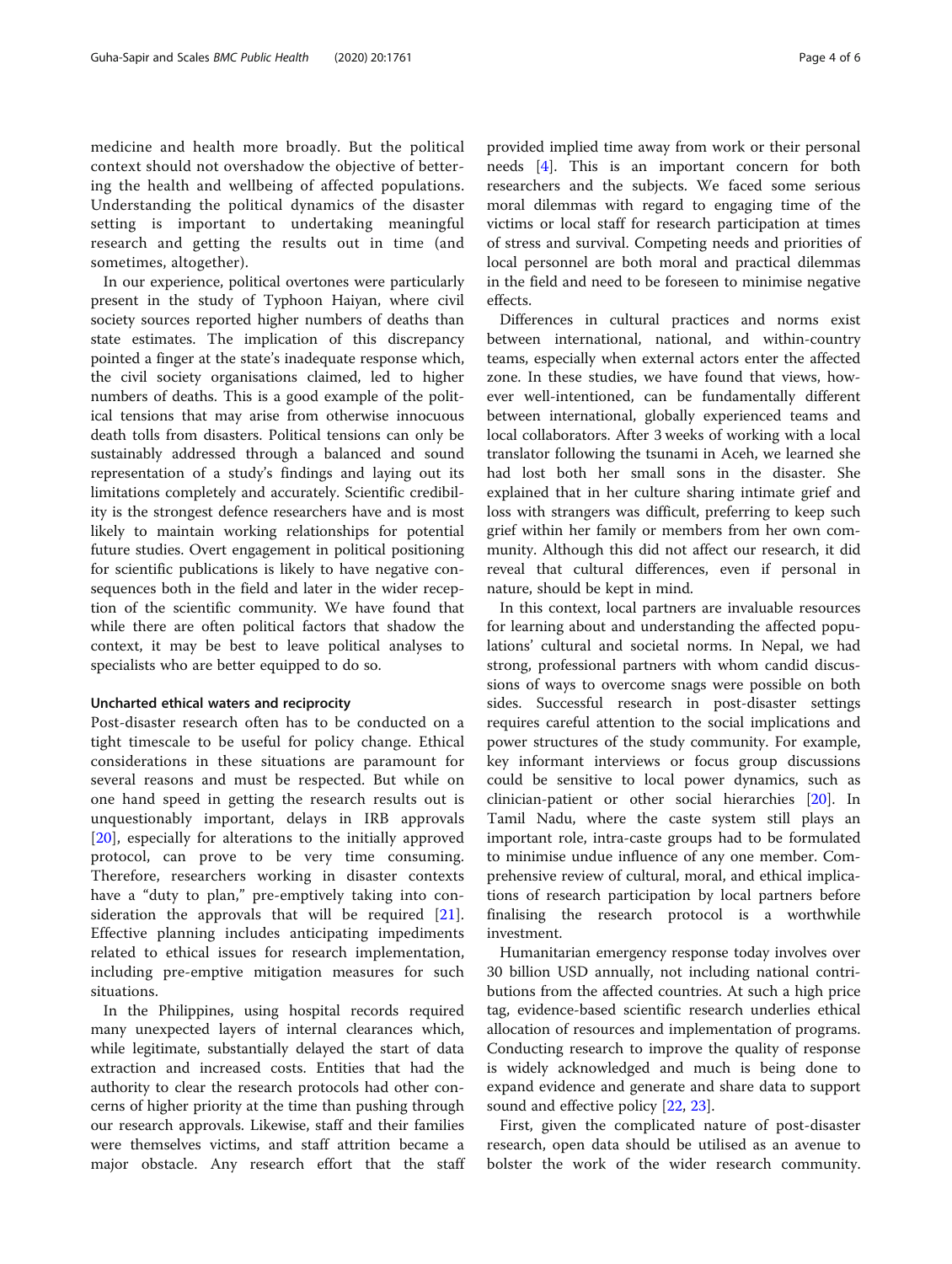<span id="page-4-0"></span>Our investigation and the work of others could have benefitted from stronger comparative analyses made possible through access to other datasets. That said, data is increasingly shared either at the request of journals or voluntarily by researchers themselves. The UN Office for the Coordination of Humanitarian Affairs (UNOCHA) has set up the UN Humanitarian Data Exchange (HDX) with 17,751 available datasets from 253 locations [\[24](#page-5-0)]. Similar scientific data platforms would undoubtedly ensure faster progress, stronger results, and more equitable access for many researchers in both developed and developing countries.

Secondly, delays in the release of research results are barriers to timely action, a central concern and ethical imperative in humanitarian crises. The results from the tsunami studies  $[4-6]$  $[4-6]$  were shared within a few months from the initiation of work, and both influenced disaster preparedness and prevention policies. But after Typhoon Haiyan, tensions resulting from the discrepancy between civil organisations and other authorities could have affected the dissemination of our research. While these tensions did not impact release, the entire research undertaking was significantly delayed due to the tedious clearance processes. Timely sharing of results and reciprocity are key for providing the scientific foundation for humanitarian response.

### Conclusions

There are a number of important lessons from the obstacles we have faced in undertaking field research after disasters. Contingency plans for dealing with logistical and administrative challenges help to anticipate potential barriers and foster timely problem solving for those that are unforeseen. Choosing data collection methods and sources to sidestep concerns associated with displacement and destruction ensures access to study subjects. It also mitigates concerns of bias introduced into standard sampling frames used in population surveys.

Research teams must work closely with local teams, consult with them from the start, and share research benefits fairly. This is not only in the interests of equity, but it protects the research outputs from embarrassing oversights and enriches the results. Further, researchers in humanitarian settings must weave through complex political and cultural labyrinths, requiring a clear idea of the agendas being promoted by different stakeholders and the potential impact these narratives have on the dissemination of research. Understanding cultural and circumstantial factors surrounding research, disseminating results in a timely manner, and sharing data are critical for the ethical conduct of research amongst vulnerable, disaster-affected populations.

For our work, the epidemiologic and demographic characterisation of morbidity and mortality immediately following disasters substantively adds to the field of disaster epidemiology. All researchers must continue to press forward in undertaking this critical work. Surmounting hurdles associated with work in humanitarian settings allows timely and credible application of research to policies and practices.

#### Abbreviations

CRED: Centre for Research on the Epidemiology of Disasters; EM-DAT: Emergency Events Database; IRB: Internal Review Board; ICRC: International Committee of the Red Cross; TUTH: Tribhuvan University Hospital; HOPE: Hospital Preparedness for Emergencies; SFDRR: Sendai Framework for Disaster Risk Reduction; UNOCHA: United Nations Office for the Coordination of Humanitarian Affairs; HDX: Humanitarian Data Exchange

#### Acknowledgements

We thank the field teams at each study site for their contributions to the projects discussed here.

#### Authors' contributions

DGS provided the main framework, identified primary materials, and shared the writing of the paper. SES organized research materials, identified appropriate references, and shared the writing of the paper. The author(s) read and approved the final manuscript.

#### Authors' information

Funding None.

None.

#### Availability of data and materials

No datasets were used for the purposes of this study.

#### Ethics approval and consent to participate

Not applicable for this publication.

#### Consent for publication

Not applicable for this publication.

#### Competing interests

None declared.

#### Author details

<sup>1</sup> Centre for Research on the Epidemiology of Disasters (CRED), Institute for Health and Society, Clos Chapelle-aux-Champs, University Louvain, Bte B1.30, 15 1200 Brussels, Belgium. <sup>2</sup>Mailman School of Public Health, Columbia University, 722 W 168th St, New York, NY 10032, USA.

#### Received: 22 May 2020 Accepted: 5 November 2020 Published online: 23 November 2020

#### References

- 1. Centre for Research on the Epidemiology of Disasters. The Interantional Disaster Database (EM-DAT). [cited 2020 Jan 15]. Available from [http://emdat.be.](http://emdat.be)
- 2. Climate Change 2014 Synthesis report summary chapter for policymakers. IPCC; 2014.
- 3. Field J. Divided disasters: examining the impacts of the conflict–disaster nexus for distanced crises in the Philippines. Disasters. 2018;42(S2):S265–86.
- 4. Guha-Sapir D, van Panhuis WG, Lagoutte J. Short communication: patterns of chronic and acute diseases after natural disasters - a study from the International Committee of the red Cross field hospital in Banda Aceh after the 2004 Indian Ocean tsunami. Eur J Trop Med Int Health. 2007;12(11): 1338–41.